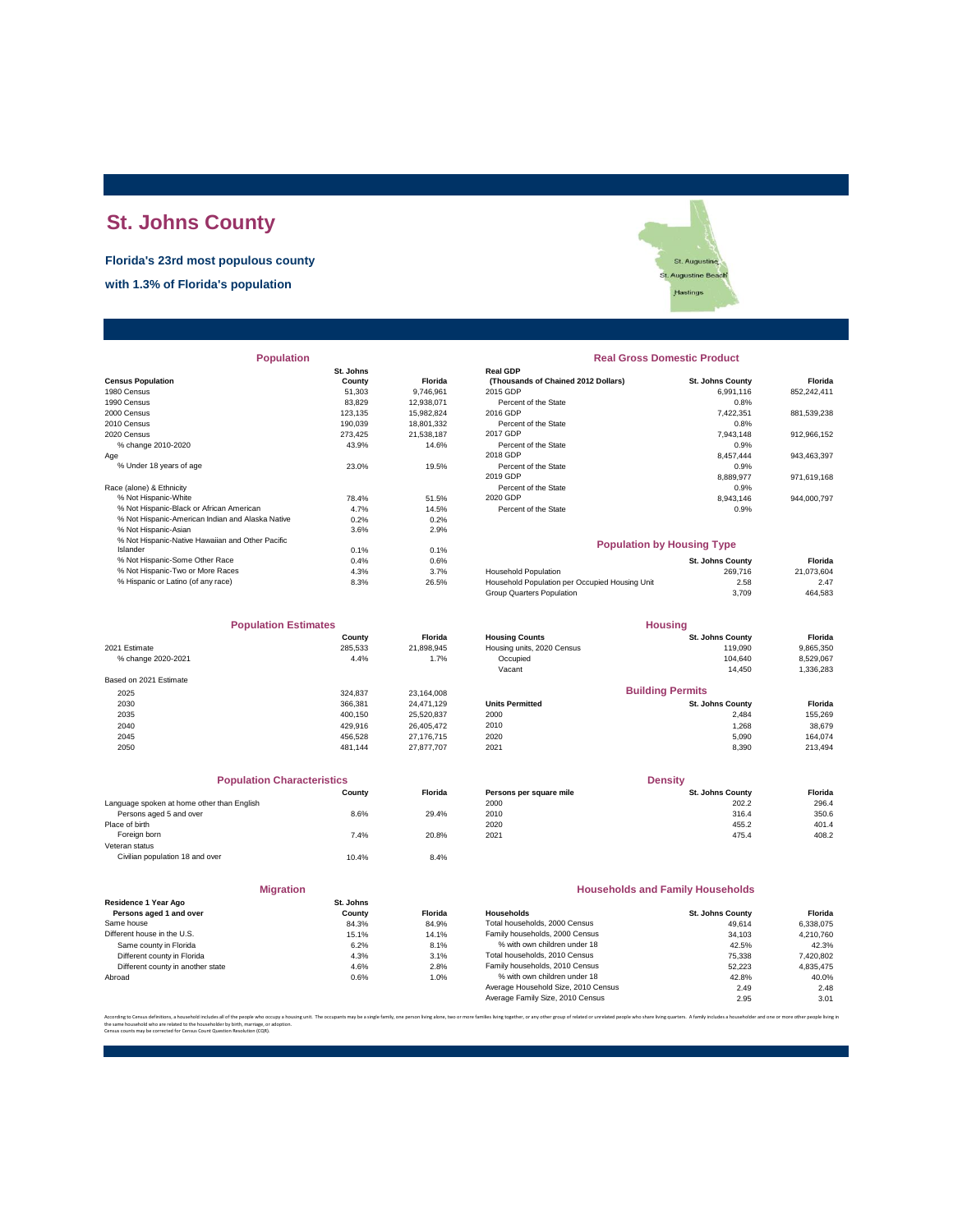# **St. Johns County**

|                                                                              |                      |                       | <b>Employment and Labor Force</b>                               |                      |                      |
|------------------------------------------------------------------------------|----------------------|-----------------------|-----------------------------------------------------------------|----------------------|----------------------|
| <b>Establishments</b>                                                        | St. Johns            |                       | <b>Establishments</b>                                           |                      |                      |
| 2020                                                                         | County               | Florida               | % of All Industries, 2020                                       | St. Johns County     | Florida              |
| All industries                                                               | 8,677                | 763,854               | All industries                                                  | 8,677                | 763,854              |
| Natural Resource & Mining                                                    | 57                   | 5,514                 | Natural Resource & Mining                                       | 0.7%                 | 0.7%                 |
| Construction                                                                 | 903                  | 77,720                | Construction                                                    | 10.4%                | 10.2%                |
| Manufacturing                                                                | 178                  | 21,822                | Manufacturing                                                   | 2.1%                 | 2.9%                 |
| Trade, Transportation and Utilities                                          | 1,451                | 145,853               | Trade, Transportation and Utilities                             | 16.7%                | 19.1%                |
| Information                                                                  | 167                  | 13,437                | Information                                                     | 1.9%                 | 1.8%                 |
| <b>Financial Activities</b><br>Professional & Business Services              | 1,125<br>2,155       | 83,911<br>187,348     | <b>Financial Activities</b><br>Professional & Business Services | 13.0%<br>24.8%       | 11.0%<br>24.5%       |
| Education & Health Services                                                  | 978                  | 87,764                | Education & Health Services                                     | 11.3%                | 11.5%                |
| Leisure and Hospitality                                                      | 859                  | 61,008                | Leisure and Hospitality                                         | 9.9%                 | 8.0%                 |
| Other Services                                                               | 631                  | 56,385                | Other Services                                                  | 7.3%                 | 7.4%                 |
| Government                                                                   | 62                   | 5,895                 | Government                                                      | 0.7%                 | 0.8%                 |
|                                                                              |                      |                       |                                                                 |                      |                      |
| <b>Average Annual Employment</b>                                             | St. Johns            |                       | <b>Average Annual Wage</b>                                      |                      |                      |
| % of All Industries, 2020                                                    | County               | Florida               | 2020                                                            | St. Johns County     | Florida              |
| All industries                                                               | 77,922               | 8,453,489             | All industries                                                  | \$48,988             | \$55,840             |
| Natural Resource & Mining                                                    | 6.6%                 | 0.8%                  | Natural Resource & Mining                                       | \$56,972             | \$37,710             |
| Construction                                                                 | 5.3%                 | 6.7%                  | Construction                                                    | \$79,453             | \$55,840             |
| Manufacturing                                                                | 20.1%                | 4.5%                  | Manufacturing                                                   | \$40,263             | \$66,738             |
| Trade, Transportation and Utilities                                          | 0.6%                 | 20.6%                 | Trade, Transportation and Utilities                             | \$95,352             | \$49,342             |
| Information                                                                  | 5.2%                 | 1.5%                  | Information                                                     | \$89,470             | \$93,360             |
| <b>Financial Activities</b>                                                  | 10.9%                | 6.9%                  | <b>Financial Activities</b>                                     | \$61,454             | \$84,295             |
| Professional & Business Services                                             | 14.6%                | 16.1%                 | Professional & Business Services                                | \$46,447             | \$68,218             |
| Education & Health Services                                                  | 18.2%                | 15.3%                 | Education & Health Services                                     | \$24,466             | \$55,099             |
| Leisure and Hospitality                                                      | 4.6%                 | 11.9%                 | Leisure and Hospitality<br>Other Services                       | \$66,427             | \$27,694             |
| <b>Other Services</b><br>Government                                          | 0.1%<br>13.2%        | 3.0%<br>12.5%         | Government                                                      | \$56,274<br>\$48,584 | \$41,131<br>\$58,821 |
| Industries may not add to the total due to confidentiality and unclassified. |                      |                       |                                                                 |                      |                      |
|                                                                              |                      |                       |                                                                 |                      |                      |
| <b>Labor Force as Percent of Population</b>                                  | St. Johns            |                       |                                                                 |                      |                      |
| Aged 18 and Older                                                            | County               | Florida               | <b>Unemployment Rate</b>                                        | St. Johns County     | Florida              |
| 2000                                                                         | 70.8%                | 64.2%                 | 2000                                                            | 3.0%                 | 3.8%                 |
| 2010                                                                         | 67.3%                | 61.8%                 | 2010                                                            | 8.5%                 | 10.8%                |
| 2020                                                                         | 66.8%                | 58.6%                 | 2020                                                            | 5.6%                 | 8.2%                 |
| 2021                                                                         | 67.2%                | 59.0%                 | 2021                                                            | 3.0%                 | 4.6%                 |
|                                                                              |                      |                       |                                                                 |                      |                      |
|                                                                              |                      |                       | <b>Income and Financial Health</b>                              |                      |                      |
| Personal Income (\$000s)                                                     | St. Johns            | Florida               | Per Capita Personal Income                                      | St. Johns County     | Florida              |
| 2000                                                                         | \$4,867,427          | \$472,851,789         | 2000                                                            | \$39,089             | \$29,466             |
| 2010                                                                         | \$10,255,537         | \$732,457,478         | 2010                                                            | \$53,619             | \$38,865             |
| 2011                                                                         | \$10,979,690         | \$771,409,454         | 2011                                                            | \$55,972             | \$40,482             |
| % change 2010-11                                                             | 7.1%                 | 5.3%                  | % change 2010-11                                                | 4.4%                 | 4.2%                 |
| 2012                                                                         | \$12,018,324         | \$800,551,723         | 2012<br>% change 2011-12                                        | \$59,448             | \$41,475             |
| % change 2011-12                                                             | 9.5%                 | 3.8%                  | 2013                                                            | 6.2%                 | 2.5%                 |
| 2013<br>% change 2012-13                                                     | \$12,343,810         | \$802,975,701         | % change 2012-13                                                | \$58,898             | \$41,069             |
| 2014                                                                         | 2.7%<br>\$13,136,872 | 0.3%                  | 2014                                                            | $-0.9%$<br>\$60,258  | $-1.0%$<br>\$43,388  |
| % change 2013-14                                                             | 6.4%                 | \$861,412,339<br>7.3% | % change 2013-14                                                | 2.3%                 | 5.6%                 |
| 2015                                                                         | \$14,051,680         | \$919,834,894         | 2015                                                            | \$62,016             | \$45,493             |
| % change 2014-15                                                             | 7.0%                 | 6.8%                  | % change 2014-15                                                | 2.9%                 | 4.9%                 |
| 2016                                                                         | \$14,947,671         | \$954,069,719         | 2016                                                            | \$63,555             | \$46,253             |
| % change 2015-16                                                             | 6.4%                 | 3.7%                  | % change 2015-16                                                | 2.5%                 | 1.7%                 |
| 2017                                                                         | \$16,607,908         | \$1,023,131,116       | 2017                                                            | \$68,047             | \$48,774             |
| % change 2016-17                                                             | 11.1%                | 7.2%                  | % change 2016-17                                                | 7.1%                 | 5.5%                 |
| 2018                                                                         | \$17,997,239         | \$1,087,188,628       | 2018                                                            | \$70,853             | \$51,150             |
| % change 2017-18                                                             | 8.4%                 | 6.3%                  | % change 2017-18                                                | 4.1%                 | 4.9%                 |
| 2019                                                                         | \$18,972,886         | \$1,139,799,293       | 2019                                                            | \$71,577             | \$53.034             |
| % change 2018-19                                                             | 5.4%                 | 4.8%                  | % change 2018-19                                                | 1.0%                 | 3.7%                 |
| 2020                                                                         | \$20,609,326         | \$1,209,995,921       | 2020                                                            | \$73,944             | \$55,675             |
| % change 2019-20                                                             | 8.6%                 | 6.2%                  | % change 2019-20                                                | 3.3%                 | 5.0%                 |
|                                                                              |                      |                       |                                                                 |                      |                      |
| Earnings by Place of Work (\$000s)                                           |                      |                       | <b>Median Income</b>                                            |                      |                      |
| 2000                                                                         | \$1,729,360          | \$308,751,767         | Median Household Income                                         | \$83,803             | \$57,703             |
| 2010                                                                         | \$3,192,704          | \$438,983,914         | Median Family Income                                            | \$100,347            | \$69,670             |
| 2011                                                                         | \$3,284,159          | \$450,498,606         |                                                                 |                      |                      |
| % change 2010-11                                                             | 2.9%                 | 2.6%                  | Percent in Poverty, 2020                                        |                      |                      |
| 2012                                                                         | \$3,463,083          | \$468,410,475         | All ages in poverty                                             | 8.1%                 | 12.4%                |
| % change 2011-12                                                             | 5.4%                 | 4.0%                  | Under age 18 in poverty                                         | 9.3%                 | 17.2%                |
| 2013                                                                         | \$3,602,856          | \$482,898,301         | Related children age 5-17 in families in poverty                | 8.2%                 | 16.5%                |
| % change 2012-13                                                             | 4.0%                 | 3.1%                  |                                                                 |                      |                      |
| 2014                                                                         | \$3,914,034          | \$512,375,290         | <b>Personal Bankruptcy Filing Rate</b>                          |                      |                      |
| % change 2013-14                                                             | 8.6%                 | 6.1%                  | (per 1,000 population)                                          | St. Johns County     | Florida              |
| 2015                                                                         | \$4,275,316          | \$544,408,719         | 12-Month Period Ending December 31, 2020                        | 0.94                 | 1.66                 |
| % change 2014-15                                                             | 9.2%                 | 6.3%                  | 12-Month Period Ending December 31, 2021                        | 0.77                 | 1.38                 |
| 2016                                                                         | \$4,544,120          | \$569,769,284         | State Rank                                                      | 41                   | <b>NA</b>            |
| % change 2015-16                                                             | 6.3%                 | 4.7%                  | NonBusiness Chapter 7 & Chapter 13                              |                      |                      |
| 2017<br>% change 2016-17                                                     | \$5,052,708          | \$603,668,170         |                                                                 | St. Johns County     |                      |
| 2018                                                                         | 11.2%                | 5.9%                  | Workers Aged 16 and Over<br>Place of Work in Florida            |                      | Florida              |
| % change 2017-18                                                             | \$5,500,028          | \$639,620,451         | Worked outside county of residence                              | 38.4%                | 18.1%                |
| 2019                                                                         | 8.9%<br>\$5,717,892  | 6.0%<br>\$671,553,148 | Travel Time to Work                                             |                      |                      |
| % change 2018-19                                                             | 4.0%                 | 5.0%                  | Mean travel time to work (minutes)                              | 27.8                 | 27.9                 |
| 2020                                                                         | \$6,037,673          | \$688,764,753         |                                                                 |                      |                      |
| % change 2019-20                                                             | 5.6%                 | 2.6%                  |                                                                 |                      |                      |
|                                                                              |                      |                       |                                                                 |                      |                      |